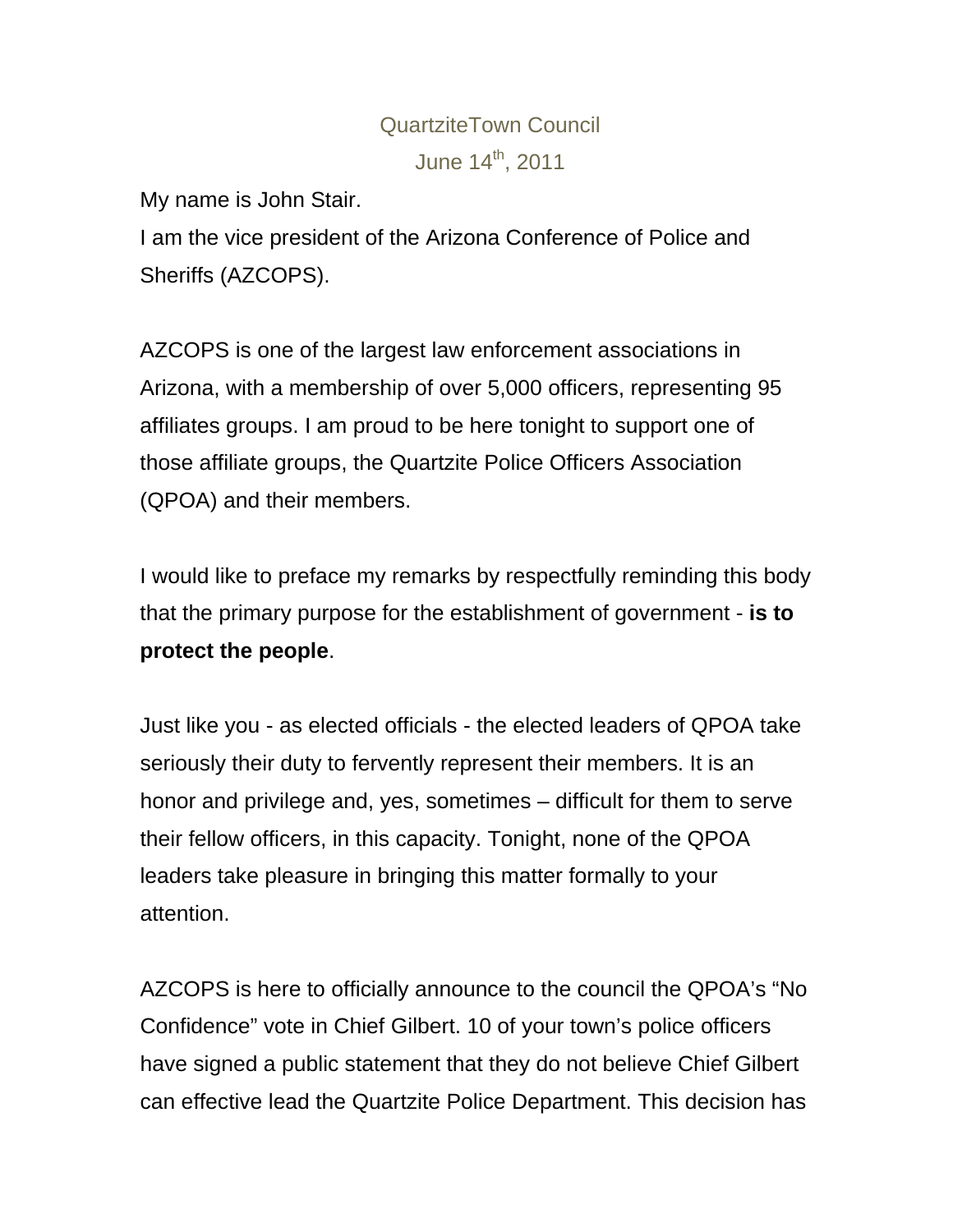not been made for light or transient reasons. In fact, I can tell you a vote of "No Confidence" in a police chief is rare in Arizona. It is, however, a last ditch effort to gain the public and elected officials' attention about the way the department is being run, but mostly, it is about the person in charge of the department.

QPOA has outlined numerous complaints regarding Chief Gilbert's actions, along with their recommendations on how they would like the town to proceed. At the conclusion of my remarks, I would like to submit their statement to the town clerk for distribution to each of you.

I would like to take a moment to just highlight some of the issues that **AZCOPS** is most concerned about.

- 1) QPOA alleges Chief Gilbert falsified a leave request by whiting out the town manager's signature on the request. This caused the form to appear as though the leave had not been approved, when in reality, the leave had been approved. Altering your own records, after the fact, in law enforcement is a serious error. Not to mention, altering a superior's signature.
- 2) QPOA alleges Chief Gilbert ordered officers to make traffic stops and arrest and/or cite citizens he thought were against him or political causes he supports.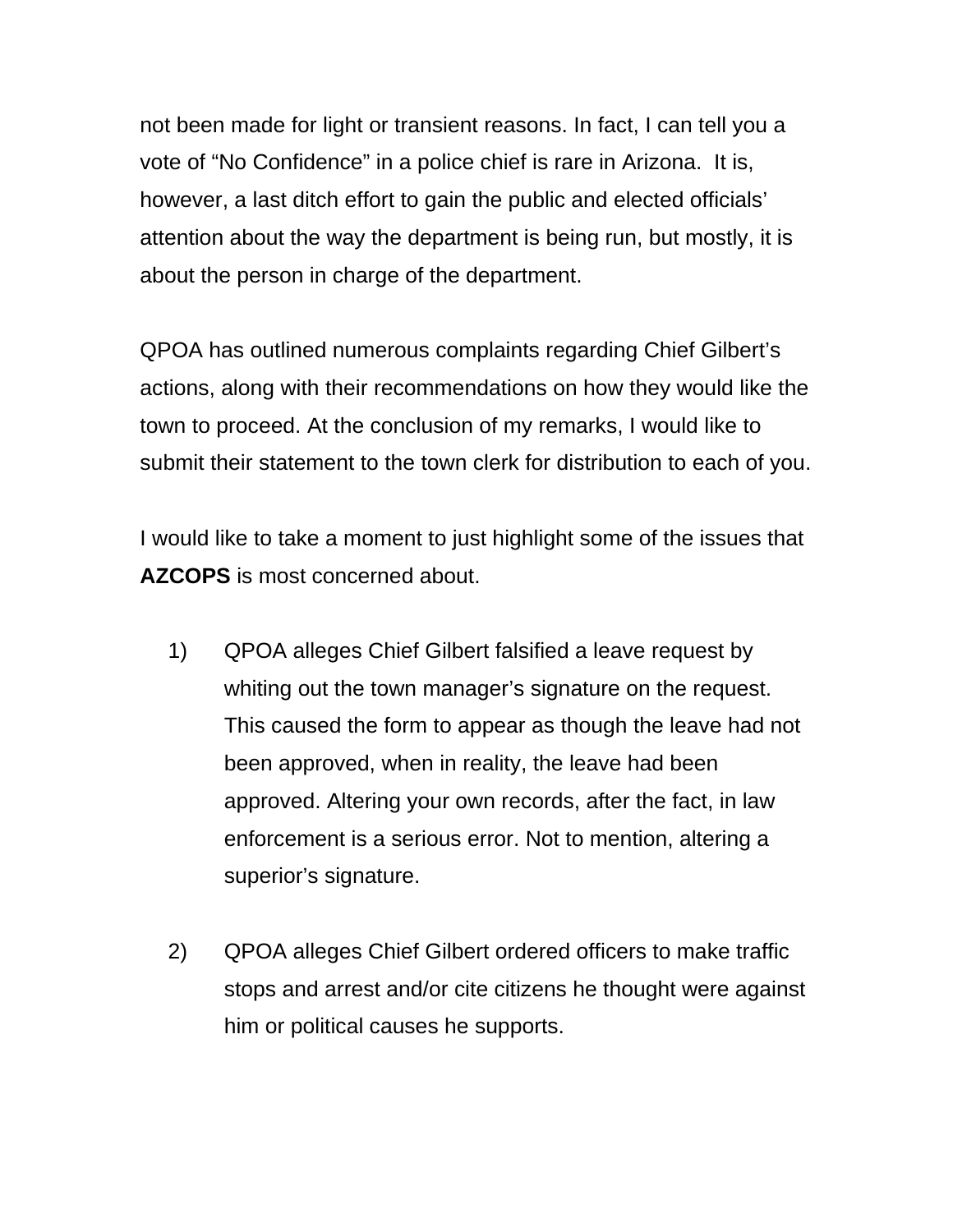- 3) QPOA alleges Chief Gilbert disciplines officers based on their loyalty to him and not on fair and objective criteria.
- 4) QPOA alleges Chief Gilbert prevents "friends" of his from being arrested on warrant. A warrant is a command to the officer from the court to bring that person into custody. **It is not a suggestion**.
- 5) QPOA alleges Chief Gilbert used and ordered others to use the **National Crime Information Center** and the **Arizona Criminal Justice Information System** records check on political candidates and citizens supporting candidates who Chief Gilbert opposed.

These are just some of the allegation made by QPOA. They are serious allegations and if true, some are criminal.

So, where do we go from here?

AZCOPS sent a letter to AZPOST on May 16<sup>th</sup>, 2011 requesting that it conduct an investigation into the allegations against Chief Gilbert. It is our understanding that since HB2613 will not be in effect until July  $20<sup>th</sup>$ , 2011, AZPOST sent the letter to the city for appropriate disposition. If this matter is not resolved to the satisfaction of the QPOA, AZCOPS will be resubmitting that letter to AZPOST after July  $20<sup>th</sup>$ , and requesting a full investigation into the allegations made by QPOA.